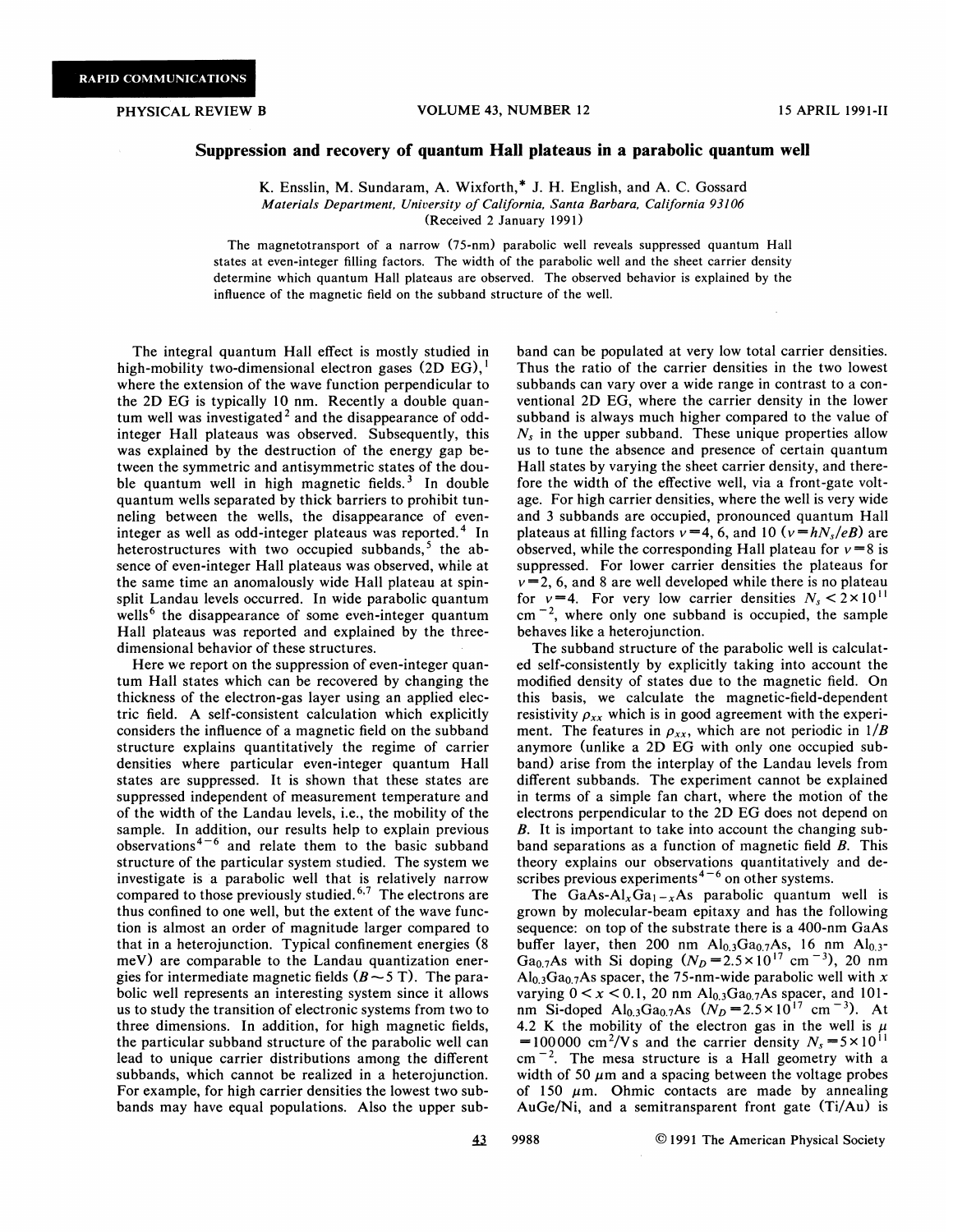evaporated onto the sample. This allows us to tune the carrier density in the parabolic well and with it the width of the well and the number of occupied subbands.<sup>7,8</sup> The high quality of our sample and the reliability of the front gate were already demonstrated in far-infrared measurements.<sup>9</sup> The dc-transport measurements are performed in a superconducting magnet (0-10 T) and the sample was immersed in liquid helium at  $T=2.2$  K. The magnetic field is oriented perpendicular to the plane of the 2D EG. The samples are cooled down in the dark.

Figure <sup>1</sup> presents the results of magnetotransport measurements for three different total carrier densities  $N_s$ . In the uppermost part of Fig. 1(a) with  $N_s = 2.6 \times 10^{11}$  $cm^{-2}$ , where only one subband is occupied, the magnetoresistance  $\rho_{xx}$  shows the typical Shubnikov-de Haas (SdH) oscillations of a 2D EG. Also, the Hall resistance  $\rho_{xy}$  reveals plateaus at filling factors  $v=2$ , 4, 6, and 8.



FIG. 1. Magnetoresistance  $\rho_{xx}$  (left-hand scale) and Hall resistance  $\rho_{xy}$  (right-hand scale) for three different carrier densities. The arrows mark the position of filling factors as indicated, the thick arrows point out filling factors with missing Hall plateaus.

Figure 1(b) presents results for  $N_s = 3.6 \times 10^{11}$  cm <sup>-2</sup> and two occupied subbands. The remarkable feature here is the missing Hall plateau at  $v=4$ , while the  $v=2$ , 6, and 8 plateaus are well pronounced. Correspondingly, there is a double-minimum structure in  $\rho_{xx}$  in the vicinity of  $v = 4$ . For high carrier densities  $N_s = 4.8 \times 10^{11}$  cm<sup>-2</sup> [Fig. 1(c)] the Hall resistance reveals quantized plateaus at  $v=4, 6$ , and 10, while for this value of  $N_s$  the plateau for  $v = 8$  is missing. To clarify this peculiar behavior of the magnetotransport even more, Fig. 2 presents a summary of  $\rho_{xy}$ data for a series of carrier densities. The arrows mark the position of the plateau for filling factor  $v=4$ . For high and low carrier densities the  $v=4$  plateau is clearly pronounced, whereas for intermediate values of  $N_s$  the plateau is missing. A similar behavior, but less strongly pronounced, is also observed for the  $v=6$  and 8 plateau.

For all the measurements, the behavior of  $\rho_{xx}$  and  $\rho_{xy}$  is clearly correlated. In the case of a suppressed Hall plateau in  $\rho_{xy}$ , there is only a weakly pronounced minimum or even none for the corresponding filling factor in  $\rho_{xx}$ (see Fig. 1). Since the magnetoresistance  $\rho_{xx}$  is more sensitive and shows more structure reflecting the actual density of states, we will concentrate our discussion on the data presented in Fig. 3. For a series of carrier densities  $\rho_{xx}$  is plotted as a function of B. The curves are vertically offset with respect to each other for clarity. The range of magnetic fields is chosen so that the minima due to  $v = 4$ and 6 dominate the spectrum. It is important to note that the positions of the minima do not coincide with the filling factor  $\nu$  related to the total carrier density of the sample. They can be related to the filling factors of the respective subbands. However, since the carrier densities of the various subbands oscillate as a function of  $B$ , the filling factor of a certain subband depends on the gate voltage  $V_g$  as well as on B. Thus, we will focus our discussion on the total filling factor  $v$  being related to the total carrier density  $N_s$ , which does not depend on B. We determine  $N_s$  as follows: Everytime a well-defined Hall plateau occurs in  $\rho_{xy}$ , the position of the Fermi energy—and thus the number of occupied Landau levels—is unambiguous. In that case the corresponding minimum in  $\rho_{xx}$  occurs at a filling fac-



FIG. 2. Hall resistance  $\rho_{xy}$  for different carrier densities. The arrows indicate the  $v = 4$  plateau which vanishes and reappears in this range of  $N_s$ .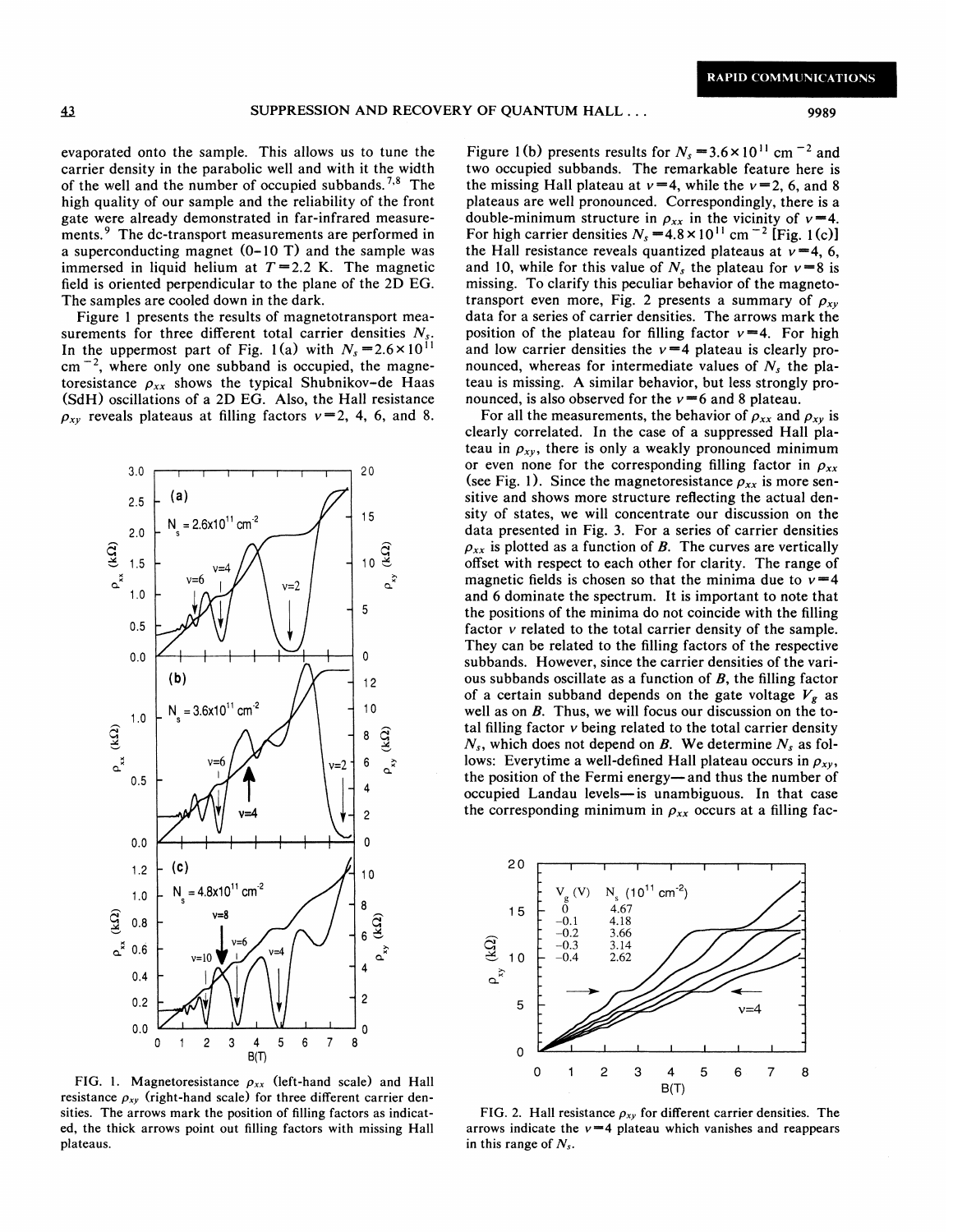9990 K. ENSSLIN et al.



FIG. 3. Summary of  $\rho_{xx}$  measurements for a series of carrier densities. The curves are vertically offset for clarity. The vertical arrows indicate the position of filling factor  $v=4$  for the total carrier density.

tor v related to the total carrier density  $N<sub>s</sub>$ . Repetition of this procedure for a series of  $V_g$  values results in a smooth  $N_s$ -vs- $V_g$  curve. This allows us to calculate the corresponding values of total  $N_s$  and total  $v$  for a measurement at a given  $V_g$  even though the minima in  $\rho_{xx}$  might not correspond to integer values of v. The interesting feature<br>in Fig. 3 is the position of  $v=4$ —marked by an arrow<br>—with respect to the minima in  $\rho_{xx}$ . For high and low - with respect to the minima in  $\rho_{xx}$ . For high and low values of  $N_s$ , the position of  $v = 4$  is very close to a minimum. However, for intermediate carrier densities, the arrows point to a maximum of  $\rho_{xx}$ . In agreement with the usual picture of the quantum Hall effect, which requires a pronounced minimum in  $\rho_{xx}$  for the occurrence of a Hall plateau, the Hall plateaus are suppressed in this range of carrier densities (see Fig. 2). In addition there occurs a double-minimum structure between  $B=2$  T and 3 T corresponding to filling factors  $6 < v < 8$ . Here the influence of the higher subband becomes prominent and the interplay of the Landau levels of different subbands is directly reflected in  $\rho_{xx}$ . Correspondingly, the quantum Hall plateaus for  $v = 6$  and 8 are destroyed in this range of magnetic fields (see Fig. 2).

For a further understanding of this process, we solved self-consistently Poisson's and Schrödinger's equations in the presence of a magnetic field. All parameters for these calculations are given by the structure design. The Landau levels are modeled by a Gaussian density of states (DOS) with a full width at half maximum (FWHM) of  $\Gamma = 0.5$ (meV) $\times [B(T)]^{1/2}$ .<sup>10</sup> These parameters described reasonably well previous magnetocapacitance measurements<sup>11,12</sup> on samples with similar mobilities. Consequently, there are no adjustable parameters. We did not take into account complications such as spin splitting of the Landau levels, a constant-background  $DOS<sub>1</sub>$ a

illing-factor-dependent DOS,<sup>11</sup> or a subband-depende scattering time.<sup>14</sup> The latter was investigated in detail and will be published elsewhere.<sup>15</sup> The results are not qualitatively changed by a refined model of the DOS. In contrast to Ref. 12 and 16, it is not sufficient to model the magnetic-field-dependent DOS on top of a field-independent subband structure. For our sample, the electrical-confinement energies are smaller, due to the width of well, and thus comparable to the cyclotron energy  $\hbar \omega_c$ even at moderate magnetic fields. This leads to a considerable infiuence of the magnetic field on the subband energies as well as on the subband carrier densities, making a simple fan chart invalid. For low carrier densities the depopulation of the upper subband coincides with the  $v_1 = 4$  position of the lower subband resulting in a  $v=4$ minimum in  $\rho_{xx}$  for the whole sample (see also uppermost curve in Fig. 3) i.e.,  $v=4 = v_1 + v_2 = 4 + 0$ . Here we define  $v_i$  as the filling factor in subband i given by the carrier density in subband i. A plateau in the Hall resistance is always related to the total filling factor  $v$ . For increasing total carrier density, the depopulation field for the upper subband eventually crosses the  $v_1 = 4$  position for the carrier density of the lower subband and the total filling factor is, for example, given by  $v=4=v_1+v_2=3+1$ . With spin splitting neglected, this results in a maximum of  $\rho_{xx}$ . For high carrier densities the total filling factor  $v=4$  is



FIG. 4. The upper part of the figure presents the calculated density of states at the Fermi energy in the upper subband for three carrier densities. The lower part shows the calculated magnetoresistance from a self-consistent calculation taking into account the magnetic-field-dependent density of states. Positions of total filling factor  $v=4$  are indicated by arrows. The overall agreement with the experimental data in Fig. 3 is remarkably good.